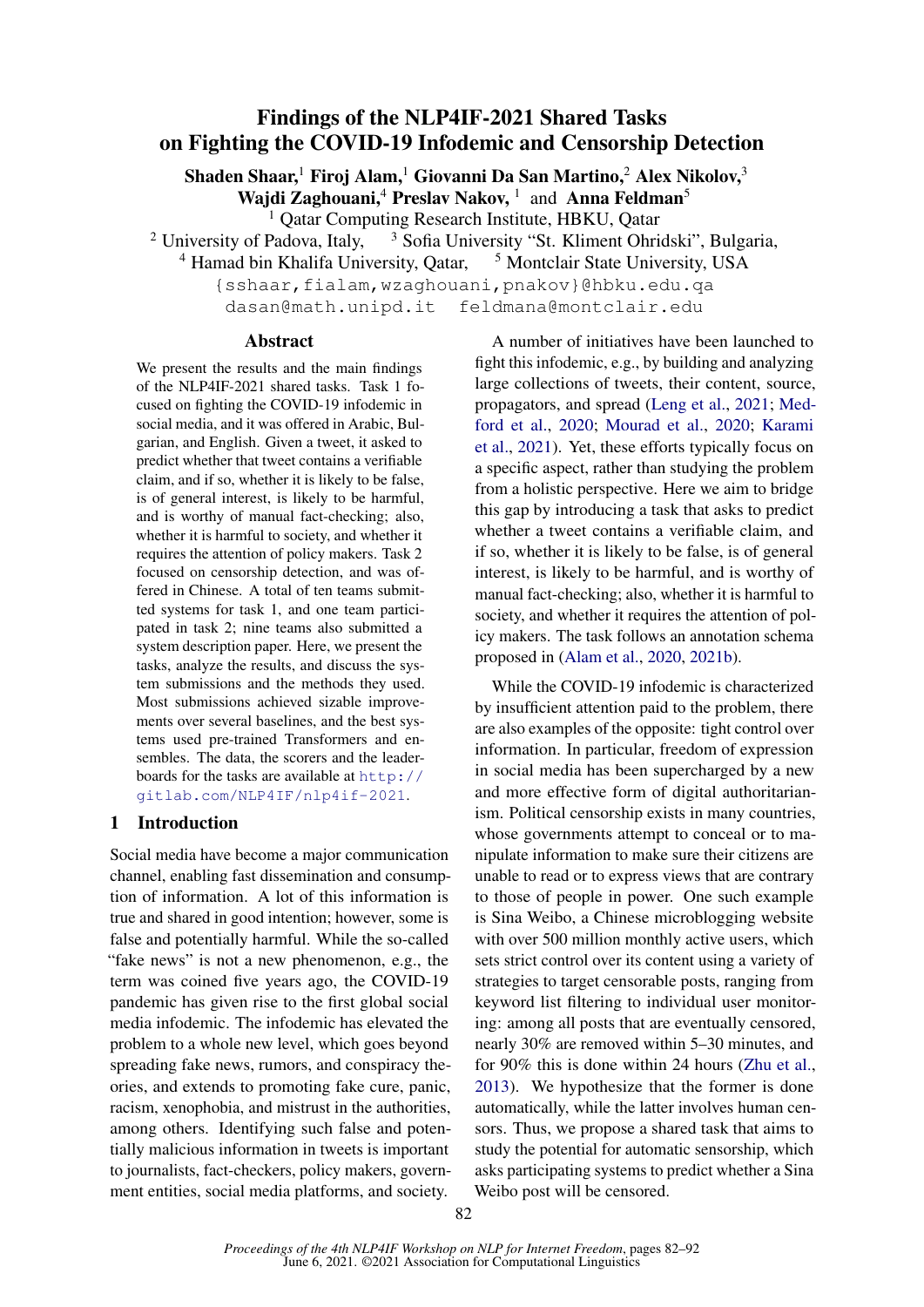## 2 Related Work

In this section, we discuss studies relevant to the COVID-19 infodemic and to censorship detection.

#### 2.1 COVID-19 Infodemic

Disinformation, misinformation, and "fake news" thrive in social media. [Lazer et al.](#page-9-3) [\(2018\)](#page-9-3) and [Vosoughi et al.](#page-10-1) [\(2018\)](#page-10-1) in *Science* provided a general discussion on the science of "fake news" and the process of proliferation of true and false news online. There have also been several interesting surveys, e.g., [Shu et al.](#page-10-2) [\(2017\)](#page-10-2) studied how information is disseminated and consumed in social media. Another survey by [Thorne and Vlachos](#page-10-3) [\(2018\)](#page-10-3) took a fact-checking perspective on "fake news" and related problems. Yet another survey [\(Li et al.,](#page-9-4) [2016\)](#page-9-4) covered truth discovery in general. Some very recent surveys focused on stance for misinformation and disinformation detection [\(Hardalov et al.,](#page-8-3) [2021\)](#page-8-3), on automatic fact-checking to assist human fact-checkers [\(Nakov et al.,](#page-9-5) [2021a\)](#page-9-5), on predicting the factuality and the bias of entire news outlets [\(Nakov et al.,](#page-9-6) [2021c\)](#page-9-6), on multimodal disinformation detection [\(Alam et al.,](#page-8-4) [2021a\)](#page-8-4), and on abusive language in social media [\(Nakov et al.,](#page-9-7) [2021b\)](#page-9-7).

A number of Twitter datasets have been developed to address the COVID-19 infodemic. Some are without labels, other use distant supervision, and very few are manually annotated. [Cinelli](#page-8-5) [et al.](#page-8-5) [\(2020\)](#page-8-5) studied COVID-19 rumor amplification in five social media platforms; their data was labeled using distant supervision. Other datasets include a multi-lingual dataset of 123M tweets [\(Chen](#page-8-6) [et al.,](#page-8-6) [2020\)](#page-8-6), another one of 383M tweets [\(Banda](#page-8-7) [et al.,](#page-8-7) [2020\)](#page-8-7), a billion-scale dataset of 65 languages and 32M geo-tagged tweets [\(Abdul-Mageed et al.,](#page-8-8) [2021\)](#page-8-8), and the GeoCoV19 dataset, consisting of 524M multilingual tweets, including 491M with GPS coordinates [\(Qazi et al.,](#page-10-4) [2020\)](#page-10-4). There are also Arabic datasets, both with [\(Haouari et al.,](#page-8-9) [2021;](#page-8-9) [Mubarak and Hassan,](#page-9-8) [2021\)](#page-9-8) and without manual annotations [\(Alqurashi et al.,](#page-8-10) [2020\)](#page-8-10). We are not aware of Bulgarian datasets.

[Zhou et al.](#page-10-5) [\(2020\)](#page-10-5) created the ReCOVery dataset, which combines 2,000 news articles about COVID-19, annotated for their factuality, with 140,820 tweets. [Vidgen et al.](#page-10-6) [\(2020\)](#page-10-6) studied COVID-19 prejudices using a manually labeled dataset of 20K tweets with the following labels: hostile, criticism, prejudice, and neutral.

[Song et al.](#page-10-7) [\(2021\)](#page-10-7) collected a dataset of false and misleading claims about COVID-19 from IFCN Poynter, which they manually annotated with the following ten disinformation-related categories: (1) Public authority, (2) Community spread and impact, (3) Medical advice, self-treatments, and virus effects, (4) Prominent actors, (5) Conspiracies, (6) Virus transmission, (7) Virus origins and properties, (8) Public reaction, and (9) Vaccines, medical treatments, and tests, and (10) Cannot determine.

Another related dataset study by [\(Pulido et al.,](#page-10-8) [2020\)](#page-10-8) analyzed 1,000 tweets and categorized them based on factuality into the following categories: *(i)* False information, *(ii)* Science-based evidence, *(iii)* Fact-checking tweets, *(iv)* Mixed information, *(v)* Facts, *(vi)* Other, and *(vii)* Not valid. [Ding](#page-8-11) [et al.](#page-8-11) [\(2020\)](#page-8-11) have a position paper discussing the challenges in combating the COVID-19 infodemic in terms of data, tools, and ethics. [Hossain et al.](#page-8-12) [\(2020\)](#page-8-12) developed the COVIDLies dataset by matching a known misconceptions with tweets, and manually annotated the tweets with stance: whether the target tweet agrees, disagrees, or has no position with respect to a known misconception. Finally, [\(Shuja et al.,](#page-10-9) [2020\)](#page-10-9) provided a comprehensive survey categorizing the COVID-19 literature into four groups: diagonisis related, transmission and mobility, social media analysis, and knowledge-based approaches.

The most relevant previous work is [\(Alam et al.,](#page-8-2) [2021b,](#page-8-2) [2020\)](#page-8-1), where tweets about COVID-19 in Arabic and English were annotated based on an annotation schema of seven questions. Here, we adopt the same schema (but with binary labels only), but we have a larger dataset for Arabic and English, and we further add an additional language: Bulgarian.

#### 2.2 Censorship Detection

There has been a lot of research aiming at developing strategies to detect and to evade censorship. Most work has focused on exploiting technological limitations with existing routing protocols [\(Leberknight et al.,](#page-9-9) [2012;](#page-9-9) [Katti et al.,](#page-9-10) [2005;](#page-9-10) [Levin](#page-9-11) [et al.,](#page-9-11) [2015;](#page-9-11) [Weinberg et al.,](#page-10-10) [2012;](#page-10-10) [Bock et al.,](#page-8-13) [2020\)](#page-8-13). Research that pays more attention to the linguistic properties of online censorship in the context of censorship evasion includes [Safaka et al.](#page-10-11) [\(2016\)](#page-10-11), who applied linguistic steganography to circumvent censorship.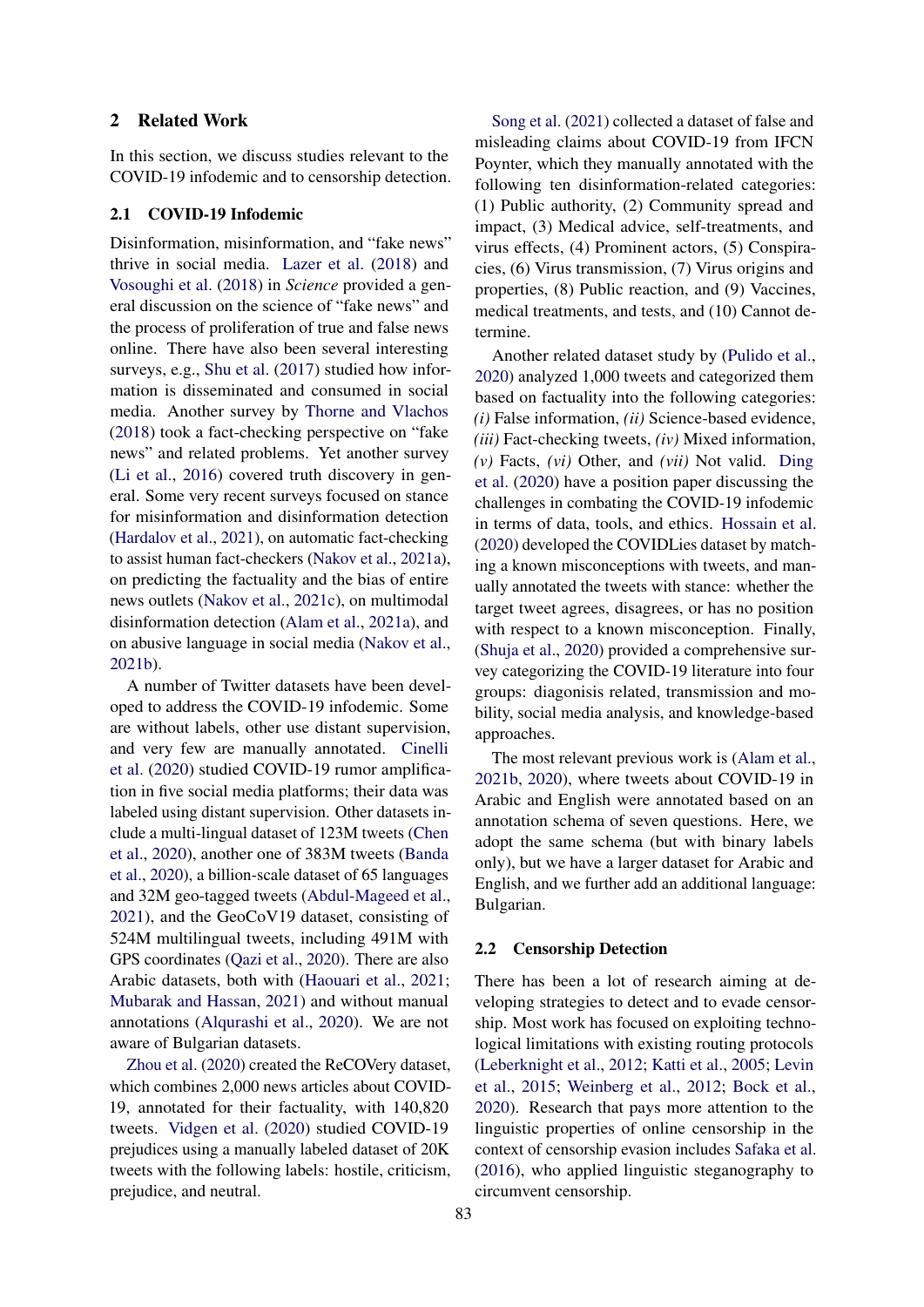Other related work is that of [Lee](#page-9-12) [\(2016\)](#page-9-12), who used parodic satire to bypass censorship in China and claimed that this stylistic device delays and often evades censorship. [Hiruncharoenvate et al.](#page-8-14) [\(2015\)](#page-8-14) showed that the use of homophones of censored keywords on Sina Weibo could help extend the time for which a Weibo post could remain available online. All these methods require significant human effort to interpret and to annotate texts to evaluate the likelihood of censorship, which might not be practical to carry out for common Internet users in real life.

[King et al.](#page-9-13) [\(2013\)](#page-9-13) in turn studied the relationship between political criticism and the chance of censorship. They came to the conclusion that posts that have a Collective Action Potential get deleted by the censors even if they support the state. [Zhang and Pan](#page-10-12) [\(2019\)](#page-10-12) introduced a system, Collective Action from Social Media (CASM), which uses convolutional neural networks on image data and recurrent neural networks with long short-term memory on text data in a two-stage classifier to identify social media posts about offline collective action. [Zhang and Pan](#page-10-12) [\(2019\)](#page-10-12) found that despite online censorship in China suppressing the discussion of collective action in social media, censorship does not have a large impact on the number of collective action posts identified through CASM-China. [Zhang and Pan](#page-10-12) [\(2019\)](#page-10-12) claimed that the system would miss collective action taking place in ethnic minority regions, such as Tibet and Xinjiang, where social media penetration is lower and more stringent Internet control is in place, e.g., Internet blackouts.

Finally, there has been research that uses linguistic and content clues to detect censorship. [Knockel](#page-9-14) [et al.](#page-9-14) [\(2015\)](#page-9-14) and [Zhu et al.](#page-10-0) [\(2013\)](#page-10-0) proposed detection mechanisms to categorize censored content and to automatically learn keywords that get censored. [Bamman et al.](#page-8-15) [\(2012\)](#page-8-15) uncovered a set of politically sensitive keywords and found that the presence of some of them in a Weibo blogpost contributed to a higher chance of the post being censored. [Ng et al.](#page-9-15) [\(2018b\)](#page-9-15) also targeted a set of topics that had been suggested to be sensitive, but unlike [Bamman et al.](#page-8-15) [\(2012\)](#page-8-15), they covered areas not limited to politics. [Ng et al.](#page-9-15) [\(2018b\)](#page-9-15), [Ng et al.](#page-10-13) [\(2019\)](#page-10-13), and [Ng et al.](#page-9-16) [\(2020\)](#page-9-16) investigated how the textual content might be relevant to censorship decisions when both censored and uncensored blogposts include the same sensitive keyword(s).

## 3 Tasks

Below, we describe the two tasks: their setup and their corresponding datasets.

#### 3.1 Task 1: COVID-19 Infodemic

Task Setup: The task asks to predict several binary properties for an input tweet about COVID-19. These properties are formulated in seven questions as briefly discussed below:

- 1. Verifiable Factual Claim: *Does the tweet contain a verifiable factual claim?* A verifiable factual claim is a statement that something is true, and this can be verified using factual, verifiable information such as statistics, specific examples, or personal testimony. Following [\(Konstanti](#page-9-17)[novskiy et al.,](#page-9-17) [2018\)](#page-9-17), factual claims could be (*a*) stating a definition, (*b*) mentioning a quantity in the present or in the past, (*c*) making a verifiable prediction about the future, (*d*) reference laws, procedures, and rules of operation, and (*e*) reference images or videos (e.g., "*This is a video showing a hospital in Spain.*"), (*f*) implying correlation or causation (such correlation/ causation needs to be explicit).
- 2. False Information: *To what extent does the tweet appear to contain false information?* This annotation determines how likely the tweet is to contain false information without fact-checking it, but looking at things like its style, metadata, and the credibility of the sources cited, etc.
- 3. Interesting for the General Public: *Will the tweet have an impact on or be of interest to the general public?* In general, claims about topics such as healthcare, political news and findings, and current events are of higher interest to the general public. Not all claims should be factchecked, for example "*The sky is blue.*", albeit being a claim, is not interesting to the general public and thus should not be fact-checked.
- 4. Harmfulness: *To what extent is the tweet harmful to the society/person(s)/company(s)/product(s)?* The purpose of this question is to determine whether the content of the tweet aims to and can negatively affect the society as a whole, a specific person(s), a company(s), a product(s), or could spread rumors about them.<sup>[1](#page-2-0)</sup>

<span id="page-2-0"></span> ${}^{1}$ A rumor is a form of a statement whose veracity is not quickly or ever confirmed.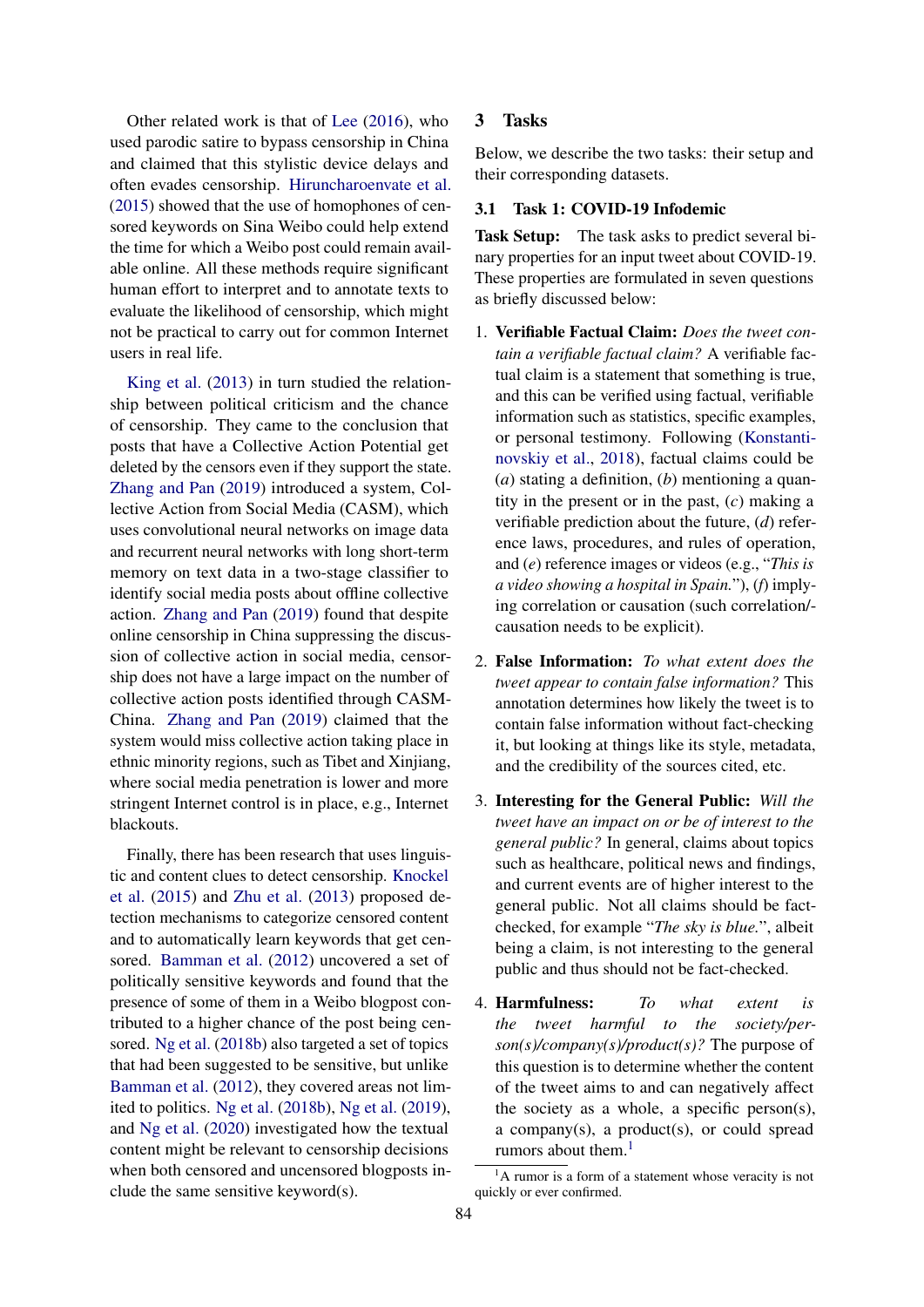<span id="page-3-0"></span>

|           | Train | Dev   | <b>Test</b> | <b>Total</b> |
|-----------|-------|-------|-------------|--------------|
| Arabic    | 520   | 2,536 | 1,000       | 4.056        |
| Bulgarian | 3,000 | 350   | 357         | 3.707        |
| English   | 867   | 53    | 418         | 1.338        |

Table 1: Task 1: Statistics about the dataset.

- 5. Need to Fact-Check: *Do you think that a professional fact-checker should verify the claim in the tweet?* Not all factual claims are important or worth fact-checking by a professional factchecker as this is a time-consuming process. For example, claims that could be fact-checked with a very simple search on the Internet probably do not need the attention of a professional factchecker.
- 6. Harmful to Society: *Is the tweet harmful for the society?* The purpose of this question is to judge whether the content of the tweet is could be potentially harmful for the society, e.g., by being weaponized to mislead a large number of people. For example, a tweet might not be harmful because it is a joke, or it might be harmful because it spreads panic, rumors or conspiracy theories, promotes bad cures, or is xenophobic, racist, or hateful.
- 7. Requires Attention: *Do you think that this tweet should get the attention of government entities?* A variety of tweets might end up in this category, e.g., such blaming the authorities, calling for action, offering advice, discussing actions taken or possible cures, asking important questions (e.g., "*Will COVID-19 disappear in the summer?*"), etc.

Data: For this task, the dataset covers three different languages (Arabic, Bulgarian, and English), annotated with yes/no answers to the above questions. More details about the data collection and the annotation process, as well as statistics about the corpus can be found in [\(Alam et al.,](#page-8-2) [2021b,](#page-8-2) [2020\)](#page-8-1), where an earlier (and much smaller) version of the corpus is described. We annotated additional tweets for Arabic and Bulgarian for the shared task using the same annotation schema. Table [1](#page-3-0) shows the distribution of the examples in the training, development and test sets for the three languages. Note that, we have more data for Arabic and Bulgarian than for English.

<span id="page-3-4"></span>

|            | Train Dev Test Total |     |     |       |
|------------|----------------------|-----|-----|-------|
| censored   | 762.                 | 93  | 98  | 953   |
| uncensored | 750                  | 96  | 91  | 937   |
| Total      | 1.512                | 189 | 189 | 1.890 |

Table 2: Task 2: Statistics about the dataset.

#### 3.2 Task 2: Censorship Detection

Task Setup: For this task, we deal with a particular type of censorship – when a post gets removed from a social media platform semi-automatically based on its content. The goal is to predict which posts on Sina Weibo, a Chinese microblogging platform, will get removed from the platform, and which posts will remain on the website.

Data: Tracking censorship topics on Sina Weibo is a challenging task due to the transient nature of censored posts and the scarcity of censored data from well-known sources such as FreeWeibo<sup>[2](#page-3-1)</sup> and WeiboScope<sup>[3](#page-3-2)</sup>. The most straightforward way to collect data from a social media platform is to make use of its API. However, Sina Weibo imposes various restrictions on the use of its  $API<sup>4</sup>$  $API<sup>4</sup>$  $API<sup>4</sup>$  such as restricted access to certain endpoints and restricted number of posts returned per request. Above all, their API does not provide any endpoint that allows easy and efficient collection of the target data (posts that contain sensitive keywords). Therefore, [Ng et al.](#page-10-13) [\(2019\)](#page-10-13) and [Ng et al.](#page-9-16) [\(2020\)](#page-9-16) developed an alternative method to track censorship for our purposes. The reader is referred to the original articles to learn more details about the data collection. In a nutshell, the dataset contains censored and uncensored tweets, and it includes no images, no hyperlinks, no re-blogged content, and no duplicates.

For the present shared task 2, we use the balanced dataset described in [\(Ng et al.,](#page-9-16) [2020\)](#page-9-16) and [\(Ng et al.,](#page-10-13) [2019\)](#page-10-13). The data is collected across ten topics for a period of four months: from August 29, 2018 till December 29, 2018. Table [2](#page-3-4) summarizes the datasets in terms of number of censored and uncensored tweets in the training, development, and testing sets, while Table [3](#page-4-0) shows the main topics covered by the dataset.

<span id="page-3-1"></span><sup>2</sup><http://freeweibo.com>

<span id="page-3-2"></span><sup>3</sup><http://weiboscope.jmsc.hku.hk>

<span id="page-3-3"></span><sup>4</sup> http://open.weibo.com/wiki/API文档/en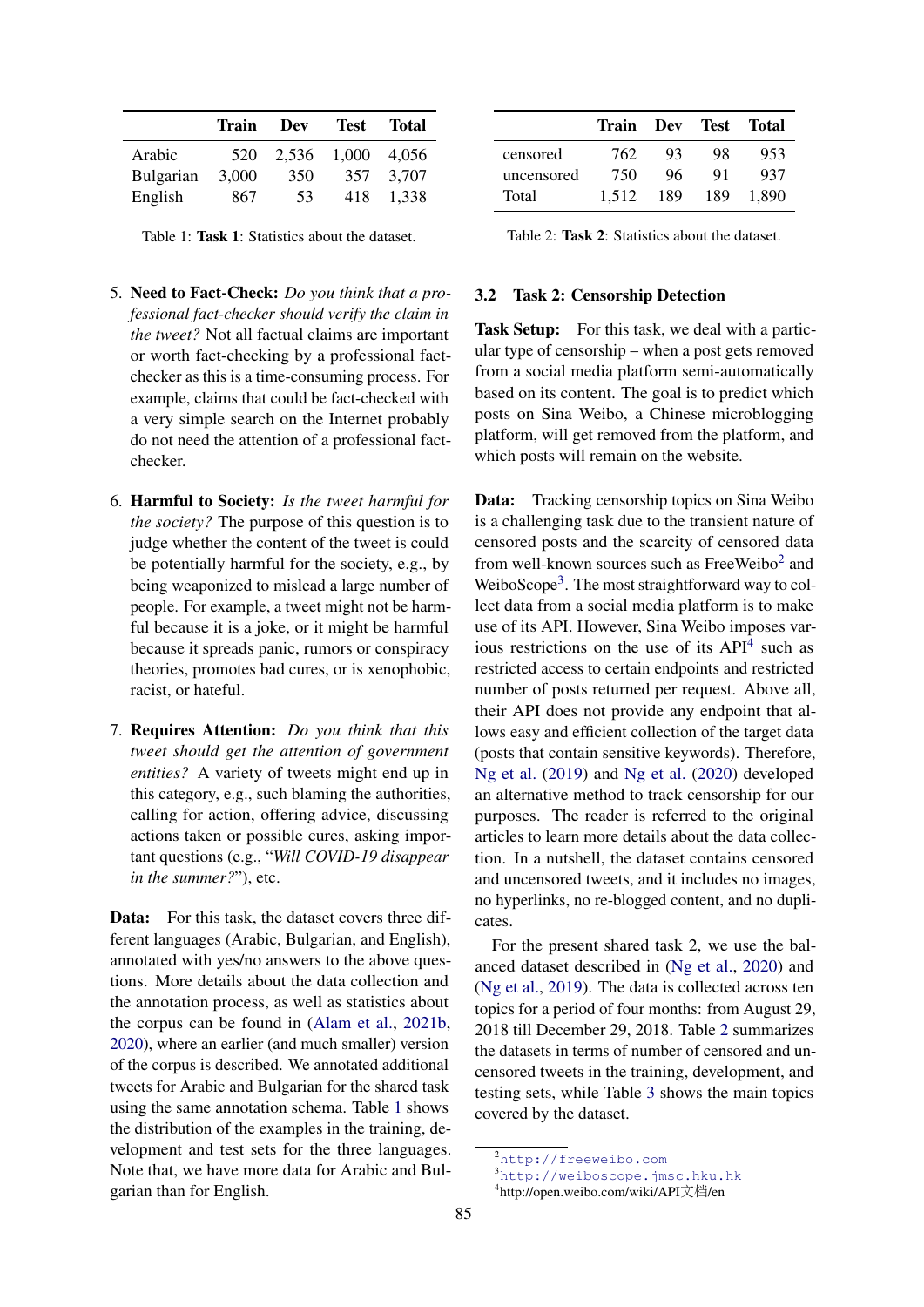<span id="page-4-0"></span>

| <b>Topic</b>            |     | <b>Censored</b> Uncensored |
|-------------------------|-----|----------------------------|
| cultural revolution     | 55  | 60                         |
| human rights            | 53  | 67                         |
| family planning         | 15  | 25                         |
| censorship & propaganda | 32  | 54                         |
| democracy               | 119 | 107                        |
| patriotism              | 70  | 105                        |
| China                   | 186 | 194                        |
| Trump                   | 320 | 244                        |
| Meng Wanzhou            | 55  | 76                         |
| kindergarten abuse      | 48  | 5                          |
| Total                   | 953 | 937                        |

Table 3: Task 2: Topics featured in the dataset.

## 4 Task Organization

In this section, we describe the overall task organization, phases, and evaluation measures.

## 4.1 Task Phases

We ran the shared tasks in two phases:

Development Phase In the first phase, only training and development data were made available, and no gold labels were provided for the latter. The participants competed against each other to achieve the best performance on the development set.

Test Phase In the second phase, the test set (unlabeled input only) was released, and the participants were given a few days to submit their predictions.

#### 4.2 Evaluation Measures

The official evaluation measure for task 1 was the average of the weighted F1 scores for each of the seven questions; for task 2, it was accuracy.

## 5 Evaluation Results for Task 1

Below, we describe the baselines, the evaluation results, and the best systems for each language.

## 5.1 Baselines

The baselines for Task 1 are (*i*) majority class, (*ii*) ngram, and (*iii*) random. The performance of these baselines on the official test set is shown in Tables [4,](#page-5-0) [5,](#page-5-1) and [6.](#page-5-2)

#### 5.2 Results and Best Systems

The results on the official test set for English, Arabic, and Bulgarian are reported in Tables [4,](#page-5-0) [5,](#page-5-1) and [6,](#page-5-2) respectively. We can see that most participants managed to beat all baselines by a margin.

Below, we give a brief summary of the best performing systems for each language.

The English Winner: Team TOKOFOU [\(Tzi](#page-10-14)[afas et al.,](#page-10-14) [2021\)](#page-10-14) performed best for English. They gathered six BERT-based models pre-trained in relevant domains (e.g., Twitter and COVID-themed data) or fine-tuned on tasks, similar to the shared task's topic (e.g., hate speech and sarcasm detection). They fine-tuned each of these models on the task 1 training data, projecting a label from the sequence classification token for each of the seven questions in parallel. After model selection on the basis of development set F1 performance, they combined the models in a majority-class ensemble.

The Arabic Winner: Team R00 had the best performing system for Arabic. They used an ensemble of the follwoing fine-tuned Arabic transformers: AraBERT [\(Antoun et al.,](#page-8-16) [2020\)](#page-8-16), Asafaya-BERT [\(Safaya et al.,](#page-10-15) [2020\)](#page-10-15), ARBERT. In addition, they also experimented with MARBERT [\(Abdul-](#page-8-17)[Mageed et al.,](#page-8-17) [2020\)](#page-8-17).

The Bulgarian Winner: We did not receive a submission for the best performing team for Bulgarian. The second best team, HunterSpeech-Lab [\(Panda and Levitan,](#page-10-16) [2021\)](#page-10-16), explored the crosslingual generalization ability of multitask models trained from scratch (logistic regression, transformer encoder) and pre-trained models (English BERT, and mBERT) for deception detection.

#### 5.3 Summary of All Systems

DamascusTeam [\(Hussein et al.,](#page-8-18) [2021\)](#page-8-18) used a two-step pipeline, where the first step involves a series of pre-processing procedures to transform Twitter jargon, including emojis and emoticons, into plain text. In the second step, a version of AraBERT is fine-tuned and used to classify the tweets. Their system was ranked 5th for Arabic.

Team dunder mifflin [\(Suhane and Kowshik,](#page-10-17) [2021\)](#page-10-17) built a multi-output model using task-wise multi-head attention for inter-task information aggregation. This was built on top of the representations obtained from RoBERTa. To tackle the small size of the dataset, they used back-translation for data augmentation. Their loss function was weighted for each output, in accordance with the distribution of the labels for that output. They were the runners-up in the English subtask with a mean F1-score of 0.891 on the test set, without the use of any task-specific embeddings or ensembles.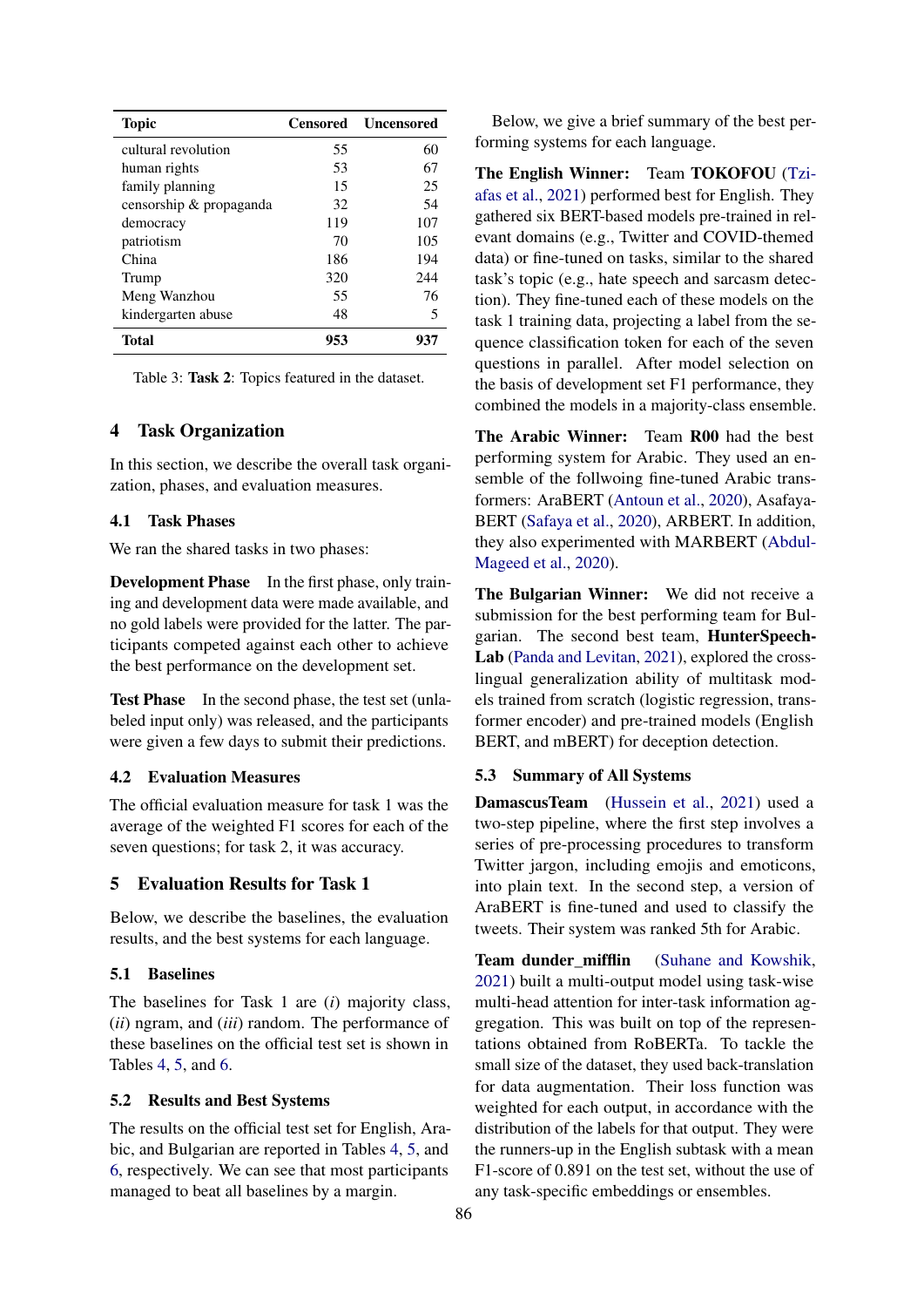<span id="page-5-0"></span>

| Rank | <b>Team</b>                                                                   | F1 | R                                                                               | Q1 | $\mathbf{O}2$ | <b>O3</b> | <b>O4</b> | O <sub>5</sub> | O6 | <b>Q7</b> |
|------|-------------------------------------------------------------------------------|----|---------------------------------------------------------------------------------|----|---------------|-----------|-----------|----------------|----|-----------|
|      | <b>TOKOFOU</b>                                                                |    | 0.897 0.907 0.896 0.835 0.913 0.978 0.873 0.882 0.908 0.889                     |    |               |           |           |                |    |           |
| 2    | dunder_mifflin                                                                |    | 0.891 0.907 0.878 0.807 0.923 0.966 0.868 0.852 0.940 0.884                     |    |               |           |           |                |    |           |
| 3    | <b>NARNIA</b>                                                                 |    | 0.881 0.900 0.879 0.831 0.925 0.976 0.822 0.854 0.909 0.849                     |    |               |           |           |                |    |           |
| 4    | <b>InfoMiner</b>                                                              |    | 0.864 0.897 0.848 0.819 0.886 0.946 0.841 0.803 0.884 0.867                     |    |               |           |           |                |    |           |
| 5    | advex                                                                         |    | 0.858 0.882 0.864 0.784 0.927 0.987 0.858 0.703 0.878 0.866                     |    |               |           |           |                |    |           |
| 6    | LangResearchLabNC 0.856 0.909 0.827 0.842 0.873 0.914 0.829 0.792 0.894 0.849 |    |                                                                                 |    |               |           |           |                |    |           |
|      | majority_baseline                                                             |    | $0.830$ $0.786$ $0.883$ $0.612$ $0.927$ $1.000$ $0.770$ $0.807$ $0.873$ $0.821$ |    |               |           |           |                |    |           |
|      | ngram_baseline                                                                |    | 0.828 0.819 0.868 0.647 0.904 0.992 0.761 0.800 0.873 0.821                     |    |               |           |           |                |    |           |
| 7    | HunterSpeechLab                                                               |    | 0.736 0.874 0.684 0.738 0.822 0.824 0.744 0.426 0.878 0.720                     |    |               |           |           |                |    |           |
| 8    | spotlight                                                                     |    | 0.729 0.907 0.676 0.813 0.822 0.217 0.764 0.701 0.905 0.877                     |    |               |           |           |                |    |           |
|      | random baseline                                                               |    | 0.496 0.797 0.389 0.552 0.480 0.457 0.473 0.423 0.563 0.526                     |    |               |           |           |                |    |           |

Table 4: Task 1, English: Evaluation results. For Q1 to Q7, the results are in terms of weighted F1 score.

<span id="page-5-1"></span>

| Rank           | <b>Team</b>                                                                   | F1 | R | <b>O1</b> | $Q2 \tQ3$ | <b>Q4</b> | O <sub>5</sub> | O <sub>6</sub>                                                                  | <b>O7</b> |
|----------------|-------------------------------------------------------------------------------|----|---|-----------|-----------|-----------|----------------|---------------------------------------------------------------------------------|-----------|
|                | R <sub>00</sub>                                                               |    |   |           |           |           |                | 0.781 0.842 0.763 0.843 0.762 0.890 0.799 0.596 0.912 0.663                     |           |
| $\ast$         | iCompass                                                                      |    |   |           |           |           |                | $0.748$ 0.784 0.737 0.797 0.746 0.881 0.796 0.544 0.885 0.585                   |           |
| $\overline{2}$ | HunterSpeechLab 0.741 0.804 0.700 0.797 0.729 0.878 0.731 0.500 0.861 0.690   |    |   |           |           |           |                |                                                                                 |           |
| 3              | advex                                                                         |    |   |           |           |           |                | $0.728$ 0.809 0.753 0.788 0.821 0.981 0.859 0.573 0.866 0.205                   |           |
| $\overline{4}$ | InfoMiner                                                                     |    |   |           |           |           |                | $0.707$ $0.837$ $0.639$ $0.852$ $0.704$ $0.774$ $0.743$ $0.593$ $0.698$ $0.588$ |           |
|                | ngram_baseline 0.697 0.741 0.716 0.410 0.762 0.950 0.767 0.553 0.856 0.579    |    |   |           |           |           |                |                                                                                 |           |
| 5              | DamascusTeam                                                                  |    |   |           |           |           |                | $0.664$ 0.783 0.677 0.169 0.754 0.915 0.783 0.583 0.857 0.589                   |           |
|                | majority_baseline 0.663 0.608 0.751 0.152 0.786 0.981 0.814 0.475 0.857 0.579 |    |   |           |           |           |                |                                                                                 |           |
| 6              | spotlight                                                                     |    |   |           |           |           |                | $0.661$ $0.805$ $0.632$ $0.843$ $0.703$ $0.792$ $0.647$ $0.194$ $0.828$ $0.620$ |           |
|                | random baseline 0.496 0.719 0.412 0.510 0.444 0.487 0.442 0.476 0.584 0.533   |    |   |           |           |           |                |                                                                                 |           |

Table 5: Task 1, Arabic: Evaluation results. For Q1 to Q7, the results are in terms of weighted F1 score (The team iCompass submitted their system after the deadline, and thus we rank them with a ∗).

<span id="page-5-2"></span>

| Rank           | <b>Team</b>                                                                   | $F1$ $P$ | $\mathbf{R}$                                                  |  |  | Q1 Q2 Q3 Q4 Q5 Q6 Q7 |  |
|----------------|-------------------------------------------------------------------------------|----------|---------------------------------------------------------------|--|--|----------------------|--|
|                | advex                                                                         |          | 0.837 0.860 0.861 0.887 0.955 0.980 0.834 0.819 0.678 0.706   |  |  |                      |  |
| 2              | HunterSpeechLab 0.817 0.819 0.837 0.937 0.943 0.968 0.835 0.748 0.605 0.686   |          |                                                               |  |  |                      |  |
|                | majority_baseline 0.792 0.742 0.855 0.876 0.951 0.986 0.822 0.672 0.606 0.630 |          |                                                               |  |  |                      |  |
|                | ngram baseline 0.778 0.790 0.808 0.909 0.919 0.949 0.803 0.631 0.606 0.630    |          |                                                               |  |  |                      |  |
| 3              | spotlight                                                                     |          | $0.686$ 0.844 0.648 0.832 0.926 0.336 0.669 0.687 0.650 0.700 |  |  |                      |  |
| $\overline{4}$ | <b>InfoMiner</b>                                                              |          | $0.578$ 0.826 0.505 0.786 0.749 0.419 0.599 0.556 0.303 0.631 |  |  |                      |  |
|                | random_baseline 0.496 0.768 0.400 0.594 0.502 0.470 0.480 0.399 0.498 0.528   |          |                                                               |  |  |                      |  |

Table 6: Task 1, Bulgarian: Evaluation results. For Q1 to Q7 results are in terms of weighted F1 score.

Team HunterSpeechLab [\(Panda and Levitan,](#page-10-16) [2021\)](#page-10-16) participated in all three languages. They explored the cross-lingual generalization ability of multitask models trained from scratch (logistic regression, transformers) and pre-trained models (English BERT, mBERT) for deception detection. They were 2nd for Arabic and Bulgarian.

Team iCompass [\(Henia and Haddad,](#page-8-19) [2021\)](#page-8-19) had a late submission for Arabic, and would have ranked 2nd. They used contextualized text representations from ARBERT, MARBERT, AraBERT, Arabic ALBERT and BERT-base-arabic, which they fine-tuned on the training data for task 1. They found that BERT-base-arabic performed best.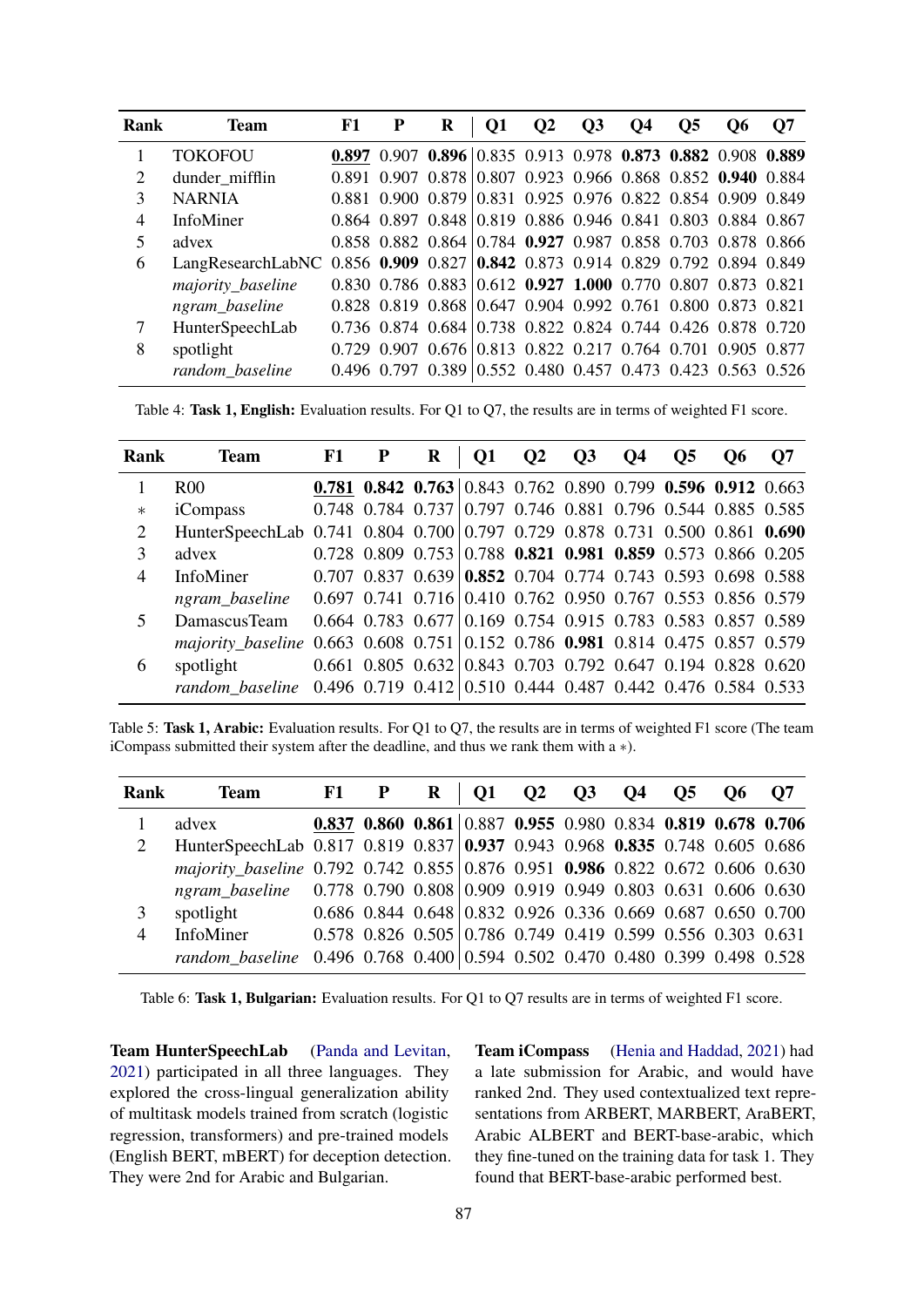Team InfoMiner [\(Uyangodage et al.,](#page-10-18) [2021\)](#page-10-18) participated in all three subtasks, and were ranked 4th on all three. They used pre-trained transformer models, specifically BERT-base-cased, RoBERTabase, BERT-multilingual-cased, and AraBERT. They optimized these transformer models for each question separately and used undersampling to deal with the fact that the data is imbalanced.

Team NARNIA [\(Kumar et al.,](#page-9-18) [2021\)](#page-9-18) experimented with a number of Deep Learning models, including different word embeddings such as Glove and ELMo, among others. They found that the BERTweet model achieved the best overall F1 score of 0.881, securing them the third place on the English subtask.

Team R00 [\(Qarqaz et al.,](#page-10-19) [2021\)](#page-10-19) had the best performing system for the Arabic subtask. They used an ensemble of neural networks combining a linear layer on top of one out of the following four pre-trained Arabic language models: AraBERT, Asafaya-BERT, ARBERT. In addition, they also experimented with MARBERT.

Team TOKOFOU [\(Tziafas et al.,](#page-10-14) [2021\)](#page-10-14) participated in English only and theirs was the winning system for that language. They gathered six BERT-based models pre-trained in relevant domains (e.g., Twitter and COVID-themed data) or fine-tuned on tasks, similar to the shared task's topic (e.g., hate speech and sarcasm detection). They fine-tuned each of these models on the task 1 training data, projecting a label from the sequence classification token for each of the seven questions in parallel. After carrying out model selection on the basis of the F1 score on the development set, they combined the models in a majority-class ensemble in order to counteract the small size of the dataset and to ensure robustness.

## 5.4 Summary of the Approaches

Tables [7,](#page-6-0) [8](#page-6-1) and [9](#page-6-2) offer a high-level comparison of the approaches taken by the participating systems for English, Arabic and Bulgarian, respectively (unfortunately, in these comparisons, we miss two systems, which did not submit a system description paper). We can see that across all languages, the participants have used transformer-based models, monolingual or multilingual. In terms of models, SVM and logistic regression were used. Some teams also used ensembles and data augmentation.

<span id="page-6-0"></span>

Table 7: Task 1: Overview of the approaches used by the participating systems for **English.**  $\blacksquare$ =part of the official submission;  $\blacktriangleright$ =considered in internal experiments; *Trans.* is for Transformers; *Repres.* is for Representations. References to system description papers are shown below the table.

<span id="page-6-1"></span>

<span id="page-6-2"></span>Table 8: Task 1: Overview of the approaches used by the participating systems for Arabic.



Table 9: Task 1: Overview of the approaches used by the participating systems for Bulgarian.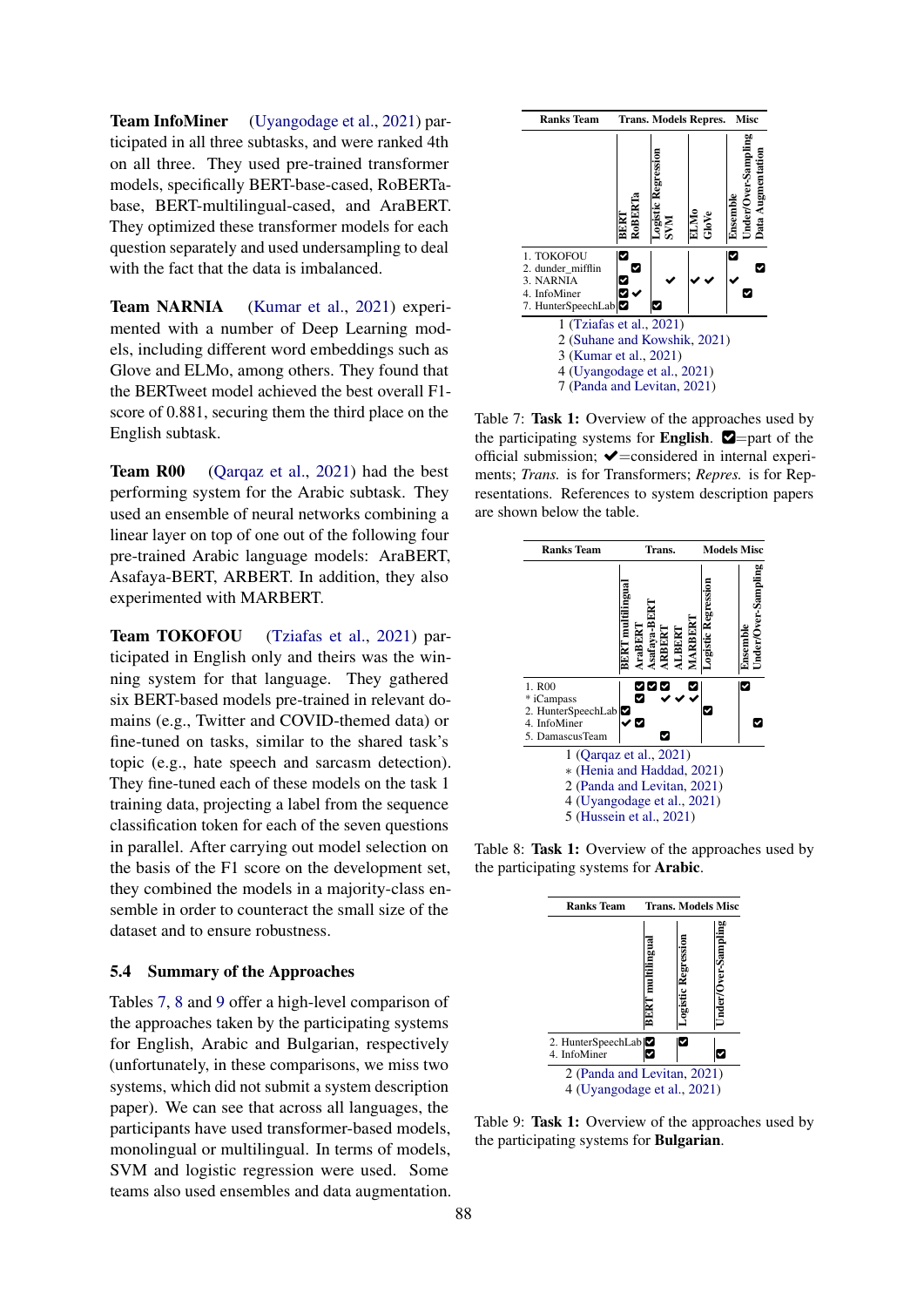<span id="page-7-0"></span>

| Team                                                  | P       | R                                              | F1        |              |
|-------------------------------------------------------|---------|------------------------------------------------|-----------|--------------|
| NITK NLP                                              |         | c: $0.69$ c: $0.56$<br>u: 0.61 u: 0.73 u: 0.66 | c: $0.62$ | 0.64         |
| Baseline from (Ng et al., 2020)                       | c: 0.82 | c: 0.79<br>u: 0.76 u: 0.79 u: 0.77             | c: 0.80   | 0.80         |
| Majority baseline<br>Human baseline (Ng et al., 2020) |         |                                                |           | 0.50<br>0.24 |

Table 10: Task 2: the NITK\_NLP team's results. Here:  $c$  is censored and  $u$  is uncensored.

## 6 Evaluation Results for Task 2

Below, we report the results for the baselines and for the participating system.

#### 6.1 Baselines

For task 2, we have three baselines as shown in Table [10:](#page-7-0) a majority class baseline, as before, and two additional baselines described in [\(Ng et al.,](#page-9-16) [2020\)](#page-9-16). The first additional baseline is a human baseline based on crowdsourcing. The second additional baseline is a multilayer perceptron (MLP) using linguistic features as well as such measuring the complexity of the text, e.g., in terms of its readability, ambiguity, and idiomaticity. These features are motivated by observations that censored texts are typically more negative, more idiomatic, contain more content words and more complex semantic categories. Moreover, censored tweets use more verbs, which indirectly points to the Collective Action Potential. In contrast, uncensored posts are generally more positive, and contain words related to leisure, reward, and money.

#### 6.2 Results

Due to the unorthodox application, and perhaps to the sensitivity of the data, task 2 received only one submission: from team NITK\_NLP. The team used a pre-trained XLNet-based Chinese model by [Cui](#page-8-20) [et al.](#page-8-20) [\(2020\)](#page-8-20), which they fine-tuned for 20 epochs, using the Adam optimizer. The evaluation results for that system are shown in Table [10.](#page-7-0) We can see that while the system outperformed both the human baseline and the majority class baseline by a large margin, it could not beat the MLP baseline. This suggests that capturing the linguistic fingerprints of censorship might indeed be important, and thus probably should be considered, e.g., in combination with deep contextualized representations from transformers [\(Ng et al.,](#page-9-19) [2018a,](#page-9-19) [2019,](#page-10-13) [2020\)](#page-9-16).

# 7 Conclusion and Future Work

We have presented the NLP4IF-2021 shared tasks on fighting the COVID-19 infodemic in social media (offered in Arabic, Bulgarian, and English) and on censorship detection (offered in Chinese).

In future work, we plan to extend the dataset to cover more examples, e.g., from more recent periods when the attention has shifted from COVID-19 in general to vaccines. We further plan to develop similar datasets for other languages.

# Ethical Considerations

While our datasets do not contain personally identifiable information, creating systems for our tasks could face a "dual-use dilemma," as they could be misused by malicious actors. Yet, we believe that the need for replicable and transparent research outweigh concerns about dual-use in our case.

## Acknowledgments

We would like to thank Akter Fatema, Al-Awthan Ahmed, Al-Dobashi Hussein, El Messelmani Jana, Fayoumi Sereen, Mohamed Esraa, Ragab Saleh, and Shurafa Chereen for helping with the Arabic data annotations.

This research is part of the Tanbih mega-project, developed at the Qatar Computing Research Institute, HBKU, which aims to limit the impact of "fake news," propaganda, and media bias by making users aware of what they are reading.

This material is also based upon work supported by the US National Science Foundation under Grants No. 1704113 and No. 1828199.

This publication was also partially made possible by the innovation grant No.  $21 -$ Misinformation and Social Networks Analysis in Qatar from Hamad Bin Khalifa University's (HBKU) Innovation Center. The findings achieved herein are solely the responsibility of the authors.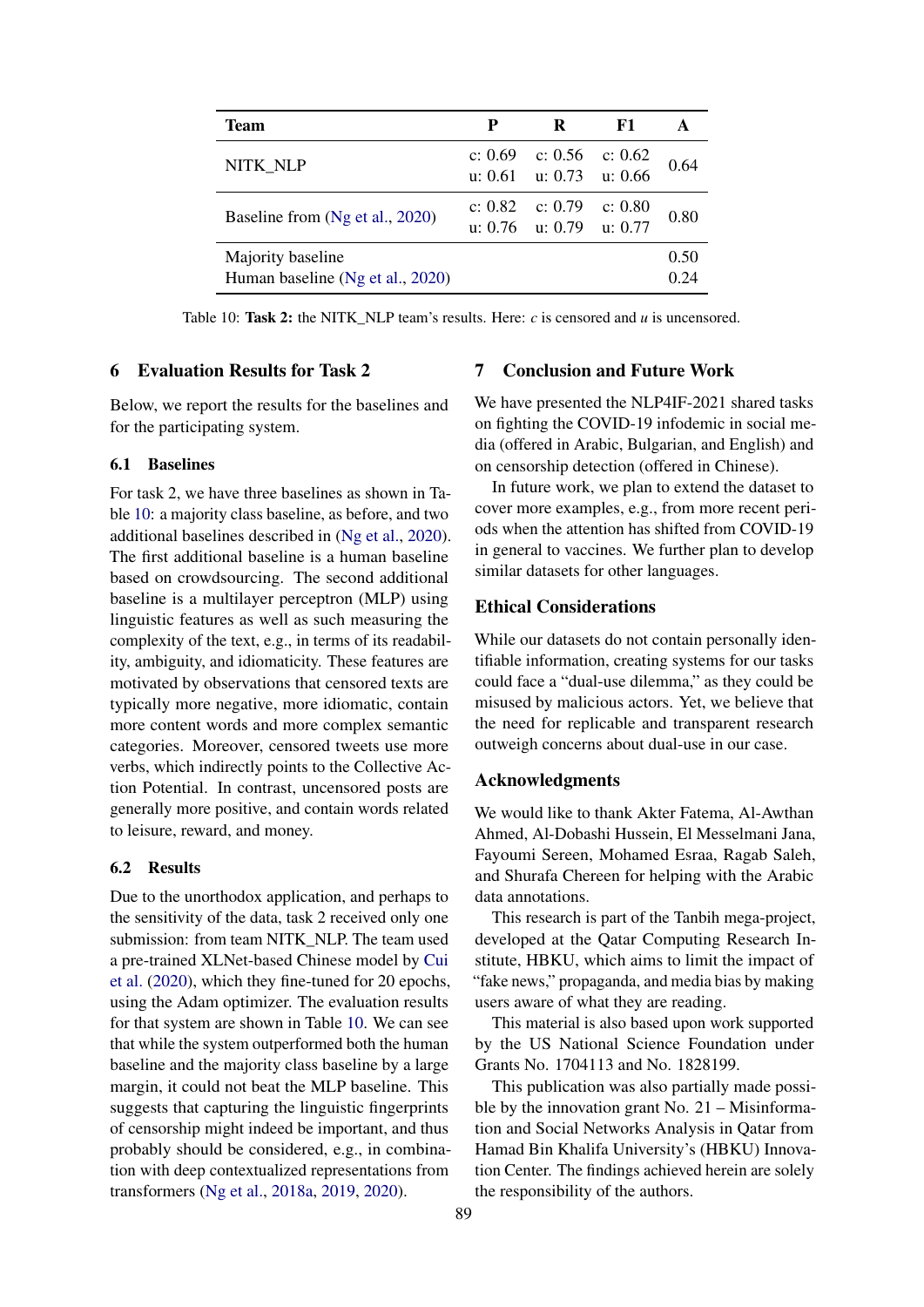#### References

- <span id="page-8-17"></span>Muhammad Abdul-Mageed, AbdelRahim Elmadany, and El Moatez Billah Nagoudi. 2020. ARBERT & MARBERT: Deep bidirectional transformers for Arabic. *arXiv/2101.01785*.
- <span id="page-8-8"></span>Muhammad Abdul-Mageed, AbdelRahim Elmadany, El Moatez Billah Nagoudi, Dinesh Pabbi, Kunal Verma, and Rannie Lin. 2021. Mega-COV: A billion-scale dataset of 100+ languages for COVID-19. In *Proceedings of the 16th Conference of the European Chapter of the Association for Computational Linguistics*, EACL '21, pages 3402–3420.
- <span id="page-8-4"></span>Firoj Alam, Stefano Cresci, Tanmoy Chakraborty, Fabrizio Silvestri, Dimiter Dimitrov, Giovanni Da San Martino, Shaden Shaar, Hamed Firooz, and Preslav Nakov. 2021a. A survey on multimodal disinformation detection. *arXiv/2103.12541*.
- <span id="page-8-2"></span>Firoj Alam, Fahim Dalvi, Shaden Shaar, Nadir Durrani, Hamdy Mubarak, Alex Nikolov, Giovanni Da San Martino, Ahmed Abdelali, Hassan Sajjad, Kareem Darwish, and Preslav Nakov. 2021b. Fighting the COVID-19 infodemic in social media: A holistic perspective and a call to arms. In *Proceedings of the International AAAI Conference on Web and Social Media*, ICWSM '21.
- <span id="page-8-1"></span>Firoj Alam, Shaden Shaar, Fahim Dalvi, Hassan Sajjad, Alex Nikolov, Hamdy Mubarak, Giovanni Da San Martino, Ahmed Abdelali, Nadir Durrani, Kareem Darwish, and Preslav Nakov. 2020. Fighting the COVID-19 infodemic: Modeling the perspective of journalists, fact-checkers, social media platforms, policy makers, and the society. *arXiv/2005.00033*.
- <span id="page-8-10"></span>Sarah Alqurashi, Ahmad Alhindi, and Eisa Alanazi. 2020. Large Arabic Twitter dataset on COVID-19. *arXiv/2004.04315*.
- <span id="page-8-16"></span>Wissam Antoun, Fady Baly, and Hazem Hajj. 2020. AraBERT: Transformer-based model for Arabic language understanding. In *Proceedings of the 4th Workshop on Open-Source Arabic Corpora and Processing Tools*, OSACT '20, pages 9–15, Marseille, France.
- <span id="page-8-15"></span>David Bamman, Brendan O'Connor, and Noah A. Smith. 2012. Censorship and deletion practices in Chinese social media. *First Monday*, 17(3).
- <span id="page-8-7"></span>Juan M Banda, Ramya Tekumalla, Guanyu Wang, Jingyuan Yu, Tuo Liu, Yuning Ding, and Gerardo Chowell. 2020. A large-scale COVID-19 Twitter chatter dataset for open scientific research – an international collaboration. *arXiv:2004.03688*.
- <span id="page-8-13"></span>Kevin Bock, Yair Fax, Kyle Reese, Jasraj Singh, and Dave Levin. 2020. Detecting and evading censorship-in-depth: A case study of Iran's protocol whitelister. In *Proceedings of the 10th USENIX Workshop on Free and Open Communications on the Internet*, FOCI '20.
- <span id="page-8-6"></span>Emily Chen, Kristina Lerman, and Emilio Ferrara. 2020. Tracking social media discourse about the COVID-19 pandemic: Development of a public coronavirus Twitter data set. *JMIR*, 6(2):e19273.
- <span id="page-8-5"></span>Matteo Cinelli, Walter Quattrociocchi, Alessandro Galeazzi, Carlo Michele Valensise, Emanuele Brugnoli, Ana Lucia Schmidt, Paola Zola, Fabiana Zollo, and Antonio Scala. 2020. The COVID-19 social media infodemic. *Sci. Reports*, 10(1):1–10.
- <span id="page-8-20"></span>Yiming Cui, Wanxiang Che, Ting Liu, Bing Qin, Shijin Wang, and Guoping Hu. 2020. Revisiting pretrained models for Chinese natural language processing. In *Findings of the Association for Computational Linguistics: EMNLP 2020*, pages 657–668.
- <span id="page-8-11"></span>Kaize Ding, Kai Shu, Yichuan Li, Amrita Bhattacharjee, and Huan Liu. 2020. Challenges in combating COVID-19 infodemic – data, tools, and ethics. *arXiv/2005.13691*.
- <span id="page-8-9"></span>Fatima Haouari, Maram Hasanain, Reem Suwaileh, and Tamer Elsayed. 2021. ArCOV19-rumors: Arabic COVID-19 Twitter dataset for misinformation detection. In *Proceedings of the Sixth Arabic Natural Language Processing Workshop*, ANLP '21, pages 72–81, Kyiv, Ukraine (Virtual).
- <span id="page-8-3"></span>Momchil Hardalov, Arnav Arora, Preslav Nakov, and Isabelle Augenstein. 2021. A survey on stance detection for mis- and disinformation identification. *arXiv/2103.00242*.
- <span id="page-8-19"></span>Wassim Henia and Hatem Haddad. 2021. iCompass at NLP4IF-2021–Fighting the COVID-19 infodemic. In *Proceedings of the Fourth Workshop on Natural Language Processing for Internet Freedom: Censorship, Disinformation, and Propaganda*, NLP4IF@NAACL' 21.
- <span id="page-8-14"></span>Chaya Hiruncharoenvate, Zhiyuan Lin, and Eric Gilbert. 2015. Algorithmically bypassing censorship on Sina Weibo with nondeterministic homophone substitutions. In *Proceedings of the Ninth International Conference on Web and Social Media*, ICWSM '15, pages 150–158, Oxford, UK.
- <span id="page-8-12"></span>Tamanna Hossain, Robert L Logan IV, Arjuna Ugarte, Yoshitomo Matsubara, Sean Young, and Sameer Singh. 2020. COVIDLies: Detecting COVID-19 misinformation on social media. In *Proceedings of the 1st Workshop on NLP for COVID-19 (Part 2) at EMNLP 2020*.
- <span id="page-8-18"></span>Ahmad Hussein, Nada Ghneim, and Ammar Joukhadar. 2021. DamascusTeam at NLP4IF2021: Fighting the Arabic COVID-19 Infodemic on Twitter using AraBERT. In *Proceedings of the Fourth Workshop on Natural Language Processing for Internet Freedom: Censorship, Disinformation, and Propaganda*, NLP4IF@NAACL' 21.
- <span id="page-8-0"></span>Amir Karami, Morgan Lundy, Frank Webb, Gabrielle Turner-McGrievy, Brooke W McKeever, and Robert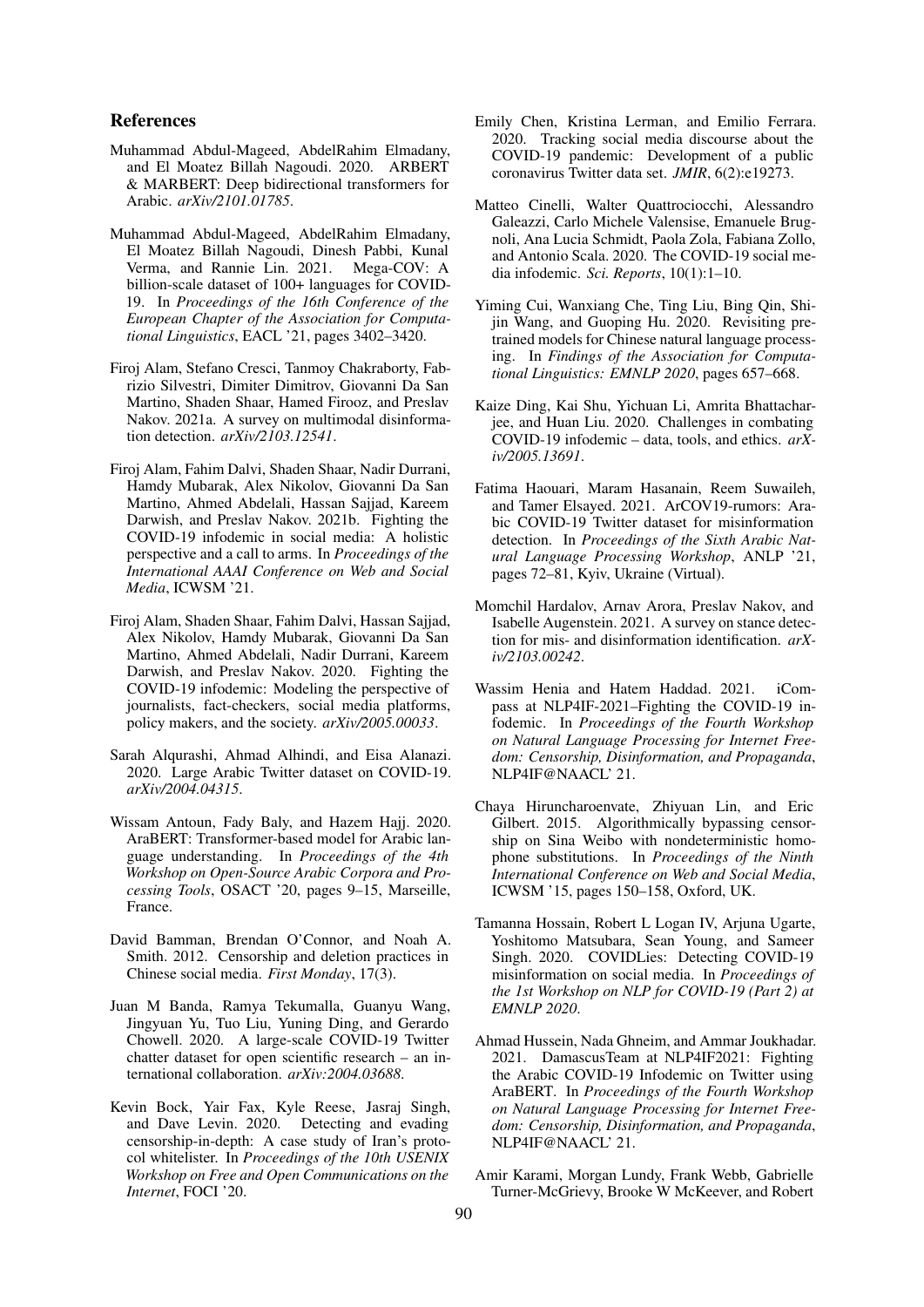McKeever. 2021. Identifying and analyzing healthrelated themes in disinformation shared by conservative and liberal Russian trolls on Twitter. *Int. J. Environ. Res. Public Health*, 18(4):2159.

- <span id="page-9-10"></span>Sachin Katti, Dina Katabi, and Katarzyna Puchala. 2005. Slicing the onion: Anonymous routing without PKI. Technical report, MIT CSAIL Technical Report 1000.
- <span id="page-9-13"></span>Gary King, Jennifer Pan, and Margaret E Roberts. 2013. How censorship in China allows government criticism but silences collective expression. *American Political Science Review*, 107(2):1–18.
- <span id="page-9-14"></span>Jeffrey Knockel, Masashi Crete-Nishihata, Jason Q. Ng, Adam Senft, and Jedidiah R. Crandall. 2015. Every rose has its thorn: Censorship and surveillance on social video platforms in China. In *Proceedings of the 5th USENIX Workshop on Free and Open Communications on the Internet*, FOCI '15, Washington, D.C., USA.
- <span id="page-9-17"></span>Lev Konstantinovskiy, Oliver Price, Mevan Babakar, and Arkaitz Zubiaga. 2018. Towards automated factchecking: Developing an annotation schema and benchmark for consistent automated claim detection. *arXiv/1809.08193*.
- <span id="page-9-18"></span>Ankit Kumar, Naman Jhunjhunwala, Raksha Agarwal, and Niladri Chatterjee. 2021. NARNIA at NLP4IF-2021: Identification of misinformation in COVID-19 tweets using BERTweet. In *Proceedings of the Fourth Workshop on Natural Language Processing for Internet Freedom: Censorship, Disinformation, and Propaganda*, NLP4IF@NAACL' 21.
- <span id="page-9-3"></span>David M.J. Lazer, Matthew A. Baum, Yochai Benkler, Adam J. Berinsky, Kelly M. Greenhill, Filippo Menczer, Miriam J. Metzger, Brendan Nyhan, Gordon Pennycook, David Rothschild, Michael Schudson, Steven A. Sloman, Cass R. Sunstein, Emily A. Thorson, Duncan J. Watts, and Jonathan L. Zittrain. 2018. The science of fake news. *Science*, 359(6380):1094–1096.
- <span id="page-9-9"></span>Christopher S. Leberknight, Mung Chiang, and Felix Ming Fai Wong. 2012. A taxonomy of censors and anti-censors: Part I: Impacts of internet censorship. *International Journal of E-Politics (IJEP)*, 3(2).
- <span id="page-9-12"></span>Siu-yau Lee. 2016. Surviving online censorship in China: Three satirical tactics and their impact. *The China Quarterly*, 228:1061–1080.
- <span id="page-9-0"></span>Yan Leng, Yujia Zhai, Shaojing Sun, Yifei Wu, Jordan Selzer, Sharon Strover, Hezhao Zhang, Anfan Chen, and Ying Ding. 2021. Misinformation during the COVID-19 outbreak in China: Cultural, social and political entanglements. *IEEE Trans. on Big Data*, 7(1):69–80.
- <span id="page-9-11"></span>Dave Levin, Youndo Lee, Luke Valenta, Zhihao Li, Victoria Lai, Cristian Lumezanu, Neil Spring, and

Bobby Bhattacharjee. 2015. Alibi routing. In *Proceedings of the 2015 ACM Conference of the Special Interest Group on Data Communication*, SIG-COMM '15, pages 611–624, London, UK.

- <span id="page-9-4"></span>Yaliang Li, Jing Gao, Chuishi Meng, Qi Li, Lu Su, Bo Zhao, Wei Fan, and Jiawei Han. 2016. A survey on truth discovery. *SIGKDD Explor. Newsl.*, 17(2):1–16.
- <span id="page-9-1"></span>Richard J Medford, Sameh N Saleh, Andrew Sumarsono, Trish M Perl, and Christoph U Lehmann. 2020. An "Infodemic": Leveraging high-volume Twitter data to understand early public sentiment for the coronavirus disease 2019 outbreak. *OFID*, 7(7).
- <span id="page-9-2"></span>Azzam Mourad, Ali Srour, Haidar Harmanai, Cathia Jenainati, and Mohamad Arafeh. 2020. Critical impact of social networks infodemic on defeating coronavirus COVID-19 pandemic: Twitter-based study and research directions. *IEEE TNSM*, 17(4):2145– 2155.
- <span id="page-9-8"></span>Hamdy Mubarak and Sabit Hassan. 2021. ArCorona: Analyzing Arabic tweets in the early days of coronavirus (COVID-19) pandemic. In *Proceedings of the 12th International Workshop on Health Text Mining and Information Analysis*, pages 1–6.
- <span id="page-9-5"></span>Preslav Nakov, David Corney, Maram Hasanain, Firoj Alam, Tamer Elsayed, Alberto Barrón-Cedeño, Paolo Papotti, Shaden Shaar, and Giovanni Da San Martino. 2021a. Automated fact-checking for assisting human fact-checkers. *arXiv/2103.07769*.
- <span id="page-9-7"></span>Preslav Nakov, Vibha Nayak, Kyle Dent, Ameya Bhatawdekar, Sheikh Muhammad Sarwar, Momchil Hardalov, Yoan Dinkov, Dimitrina Zlatkova, Guillaume Bouchard, and Isabelle Augenstein. 2021b. Detecting abusive language on online platforms: A critical analysis. *arXiv/2103.00153*.
- <span id="page-9-6"></span>Preslav Nakov, Husrev Taha Sencar, Jisun An, and Haewoon Kwak. 2021c. A survey on predicting the factuality and the bias of news media. *arXiv/2103.12506*.
- <span id="page-9-19"></span>Kei Yin Ng, Anna Feldman, and Chris Leberknight. 2018a. Detecting censorable content on Sina Weibo: A pilot study. In *Proceedings of the 10th Hellenic Conference on Artificial Intelligence*, SETN '18, Patras, Greece.
- <span id="page-9-16"></span>Kei Yin Ng, Anna Feldman, and Jing Peng. 2020. Linguistic fingerprints of internet censorship: the case of Sina Weibo. In *Proceedings of the Thirty-Fourth AAAI Conference on Artificial Intelligence*, AAAI '20, pages 446–453.
- <span id="page-9-15"></span>Kei Yin Ng, Anna Feldman, Jing Peng, and Chris Leberknight. 2018b. Linguistic characteristics of censorable language on SinaWeibo. In *Proceedings of the First Workshop on Natural Language Processing for Internet Freedom*, NLP4IF '18, pages 12–22, Santa Fe, New Mexico, USA.